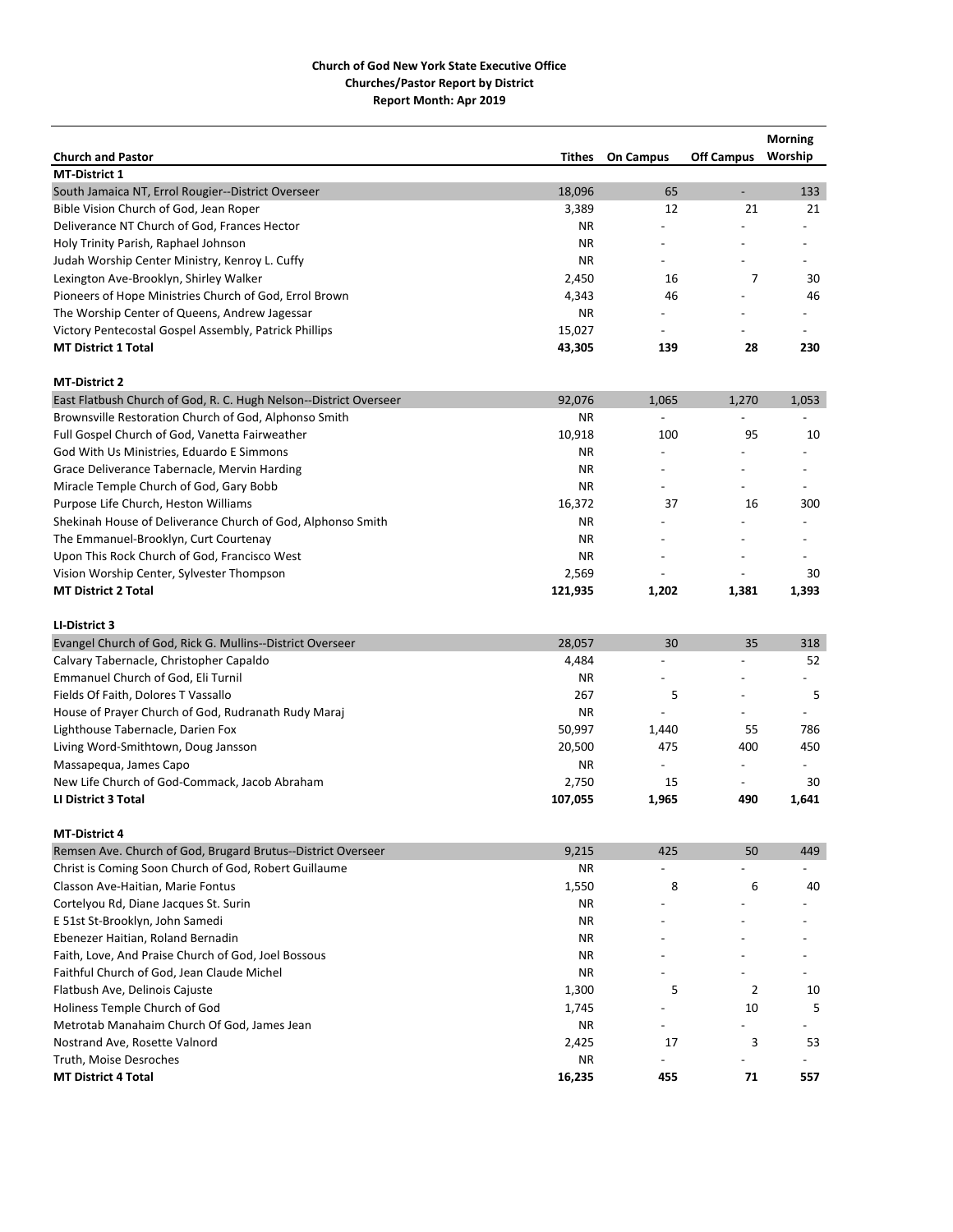|                                                                      |                          |                          |                          | Morning                  |
|----------------------------------------------------------------------|--------------------------|--------------------------|--------------------------|--------------------------|
| <b>Church and Pastor</b>                                             | Tithes                   | <b>On Campus</b>         | <b>Off Campus</b>        | Worship                  |
| <b>MT-District 5</b>                                                 |                          |                          |                          |                          |
| Manhattan Church of God, Emmanuel Denis--District Overseer           | 6,782                    | 12                       | 15                       | 59                       |
| Huntington Haitian, Georges Franck                                   | 10,197                   | 100                      |                          | 125                      |
| Manhattan-Uppertown, Jean Milou Octelene                             | 7,198                    | $\overline{a}$           |                          | 150                      |
| Mount Vernon - Haitian, Jean Carlos Charles                          | 674                      | $\overline{\phantom{0}}$ |                          | $\overline{\phantom{a}}$ |
| New Rochelle Haitian, Joanes Rousseau                                | 6,605                    | 53                       | 18                       | 85                       |
| Yonkers-Haitian, Manfred Jean-Louis                                  | 8,760                    |                          |                          |                          |
| <b>MT District 5 Total</b>                                           | 40,216                   | 165                      | 33                       | 419                      |
| <b>MT-District 6</b>                                                 |                          |                          |                          |                          |
| Spring Valley, Edner B Ligonde--District Overseer                    | 16,000                   | 50                       | 30                       | 224                      |
| Seed Church Of God, Hermann Michel                                   |                          |                          |                          |                          |
| Trinity Church of God, Guisley Noisin                                |                          |                          |                          |                          |
| <b>MT District 6 Total</b>                                           | 16,000                   | 50                       | 30                       | 224                      |
| <b>MT-District 7</b>                                                 |                          |                          |                          |                          |
| Francis L Blvd-Haitian, Emmanuel Blanchard--District Overseer        | 13,432                   | 211                      | 188                      | 315                      |
| Cambria Heights-Haitian, Pierre Joseph                               | <b>NR</b>                | $\overline{a}$           |                          | $\overline{\phantom{a}}$ |
| Clarkson Ave, Clarens Lapointe                                       | <b>NR</b>                |                          |                          |                          |
| Corner Stone Church of God, Edvard Esteve                            | 2,995                    |                          |                          |                          |
| Elise Evangelique Salem, Enid St. Louis                              | $\overline{\phantom{a}}$ | $\overline{\phantom{a}}$ |                          |                          |
| <b>MT District 7 Total</b>                                           | 16,427                   | 211                      | 188                      | 315                      |
|                                                                      |                          |                          |                          |                          |
| <b>MT-District 8</b>                                                 |                          |                          |                          |                          |
| Ebenezer Full Gospel Church of God, Kurian George--District Overseer | <b>NR</b>                | $\overline{\phantom{a}}$ | $\overline{\phantom{a}}$ | $\overline{\phantom{0}}$ |
| Bethel Church of God India, C D Georgekutty                          | 1,950                    |                          |                          | 54                       |
| Bronx-India, Thankachan Thomas                                       | ΝR                       |                          |                          |                          |
| Emmanuel Pentecostal, Finney Thomas                                  | <b>NR</b>                |                          |                          |                          |
| Faith Tabernacle-India, Thomas V Zacharia                            | 1,471                    |                          |                          |                          |
| First Church of God, Cecil Mathew                                    | 5,000                    |                          |                          | 40                       |
| Mount Zion Church of God, Biju Thomas                                | ΝR                       | $\overline{a}$           |                          |                          |
| Queens-India, Benjamin Thomas                                        | 13,406                   | 140                      | 80                       | 250                      |
| Shalem Church of God, Sabu George                                    | ΝR                       | $\overline{\phantom{0}}$ |                          |                          |
| Yonkers Church of God, Kurian Moses                                  | 1,800                    | $\overline{\phantom{0}}$ |                          |                          |
| <b>MT District 8 Total</b>                                           | 23,627                   | 140                      | 80                       | 344                      |
| <b>MT-District 9</b>                                                 |                          |                          |                          |                          |
| International Bethel Church of God, Roy Suwuh                        |                          |                          |                          |                          |
| <b>MT-District 9 Total</b>                                           |                          |                          |                          |                          |
|                                                                      |                          |                          |                          |                          |
| LI-District 10                                                       |                          |                          |                          |                          |
| Abundant Life-Holbrook, Gregory Wilk--District Overseer              | 24,702                   | 85                       | $\sim$                   | 309                      |
| Faith Tabernacle, James Graziano                                     | 15,000                   | 205                      | 140                      | 425                      |
| Harvest Tabernacle Church of God, James R Pendleton                  | ΝR                       |                          |                          |                          |
| Ministerio Casa de Adoracion, Sergio Salazar                         | 1,450                    | $\overline{\phantom{0}}$ | 5                        | 40                       |
| Victory-East Patchogue, Anthony Seaton                               | 12,331                   | 52                       |                          | 85                       |
| World Outreach, Dennis Evensen                                       | 7,961                    | 30                       | 20                       | 75                       |
| LI District 10 Total                                                 | 61,445                   | 372                      | 165                      | 934                      |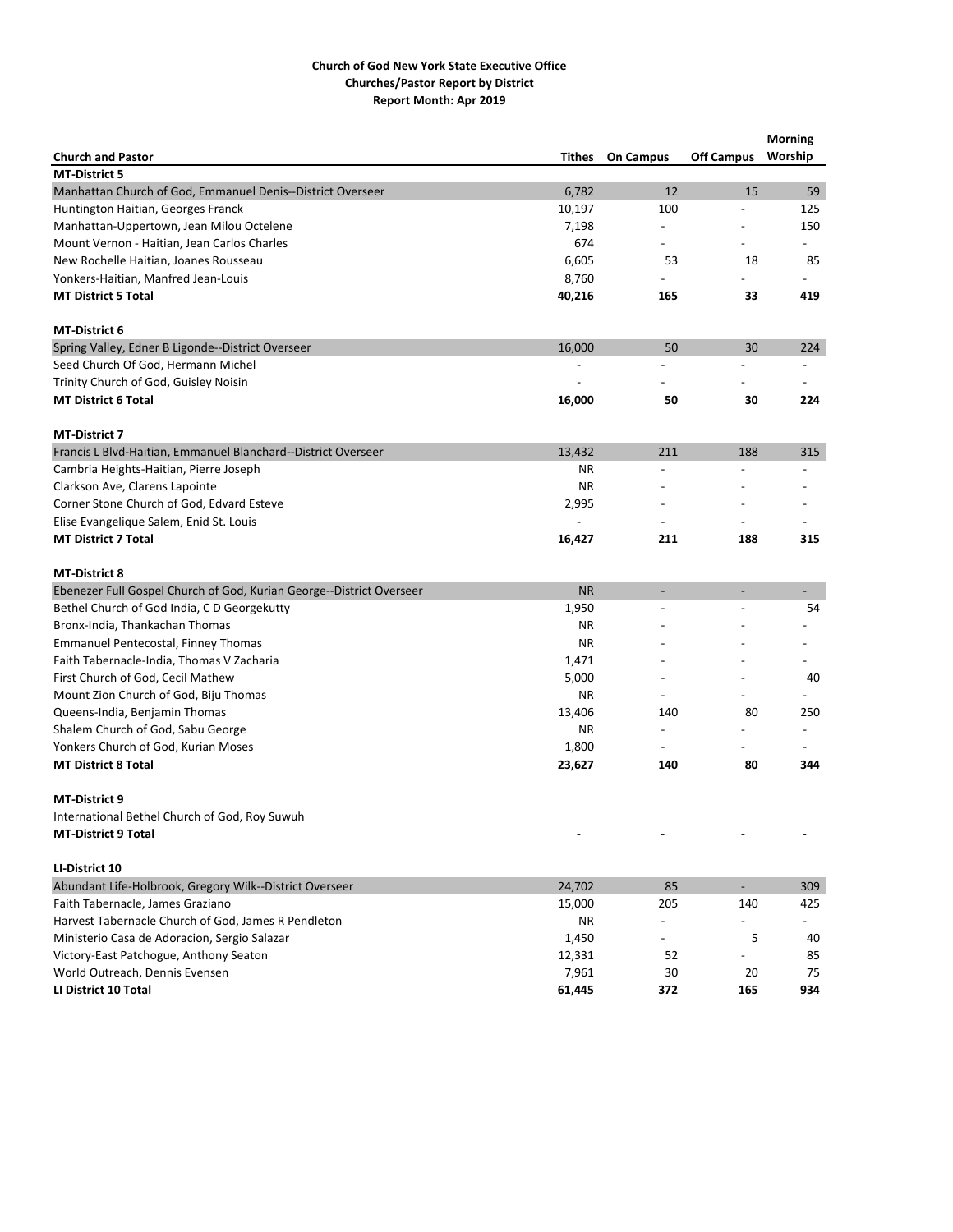|                                                                                    |                          |                  |                          | <b>Morning</b>           |
|------------------------------------------------------------------------------------|--------------------------|------------------|--------------------------|--------------------------|
| <b>Church and Pastor</b>                                                           | Tithes                   | <b>On Campus</b> | <b>Off Campus</b>        | Worship                  |
| <b>MT-District 11</b>                                                              |                          |                  |                          |                          |
| Mount Vernon, Clifford Thompson--District Overseer                                 | 39,062                   | 235              | $\overline{\phantom{0}}$ | 354                      |
| Elim Church of God, Marcia Pauline Pennicott                                       | 11,475                   | 20               | 4                        | 160                      |
| Faith Church of God-West Park, Max R. Faricloth                                    | <b>NR</b>                | $\overline{a}$   |                          | $\overline{\phantom{0}}$ |
| Fulton Avenue Church of God, George Hall                                           | 5,320                    | 20               |                          | 70                       |
| Solid Rock COG, Thomas Stimpson                                                    | 60,047                   | 245              |                          | 374                      |
| Spring Valley NT Church of God, Brenda McCrea-Compass                              | ΝR                       |                  |                          |                          |
| Tabernacle Church of God, Egdal Henri-Mundle                                       | 4,400                    | 30               |                          | 45                       |
| The First Haitian Church of God, Paul Laplante                                     | 4,322                    |                  |                          |                          |
| The Gathering International Ministries, Lezmine Hawthorne                          | 5,518                    |                  |                          | 40                       |
| The United Church of God, Margaret Forrester                                       | <b>NR</b>                |                  |                          |                          |
| Victory! Walden                                                                    | 2,748                    |                  |                          |                          |
| <b>MT District 11 Total</b>                                                        | 132,893                  | 550              | 4                        | 1,043                    |
| <b>MT-District 12</b>                                                              |                          |                  |                          |                          |
| New York-Bethzatha, David Kim                                                      | 2,000                    |                  |                          | 20                       |
| Dae Myung, Yoon Yong-Duk                                                           | ΝR                       |                  |                          |                          |
| Jusim Korean, Yong Kun Yun                                                         | <b>NR</b>                |                  |                          |                          |
| <b>MT District 12 Total</b>                                                        | 2,000                    |                  |                          | 20                       |
| <b>UP-District 14</b>                                                              |                          |                  |                          |                          |
| Living Waters, Victoria Fisher                                                     | <b>NR</b>                |                  |                          |                          |
| Albany - Praise Tabernacle, Larry Dudley                                           | ΝR                       |                  |                          |                          |
| Damascus Church of God, David Colon                                                | <b>NR</b>                |                  |                          |                          |
| Healing Waters Church of God, Kermit Lavigne                                       | <b>NR</b>                |                  |                          |                          |
| Peru Church of God, Daniel Elder                                                   | ΝR                       |                  |                          |                          |
| <b>UP District 14 Total</b>                                                        |                          |                  |                          |                          |
|                                                                                    |                          |                  |                          |                          |
| <b>UP-District 15</b><br>New Beginning Church of God, Althea Baines-Asst to Bishop |                          |                  |                          |                          |
| Arcade                                                                             |                          |                  |                          |                          |
|                                                                                    |                          |                  |                          |                          |
| Buffalo-Emmanuel Temple, Jason Whitaker<br>Greater Niagara Falls, Joseph Whitman   |                          |                  |                          |                          |
|                                                                                    |                          |                  |                          |                          |
| Healing Word Ministries, Leecroft Clarke                                           |                          |                  |                          |                          |
| <b>UP District 15 Total</b>                                                        |                          |                  |                          |                          |
| <b>UP-District 16</b>                                                              |                          |                  |                          |                          |
| Restoration-Rochester, Lee Thomas McCloud--District Overseer                       | 3,813                    | 40               |                          |                          |
| Higher Heights, Cleveland Southern                                                 | ΝR                       |                  |                          |                          |
| Miracle Outreach, Mary L Robinson                                                  | $\overline{\phantom{a}}$ |                  |                          | $\overline{\phantom{a}}$ |
| New Covenant Church of God Ministries, Woodrow Wilson                              | 5,563                    | 60               | 43                       | 60                       |
| <b>UP District 16 Total</b>                                                        | 9,376                    | 100              | 43                       | 60                       |
| <b>UP-District 17</b>                                                              |                          |                  |                          |                          |
| Flint Creek, Russell Willemsen--District Overseer                                  | 1,157                    | 14               |                          | 19                       |
| Auburn, Frederick J Colombo                                                        | 6,000                    | 26               |                          | 40                       |
| House of Refuge-Iglesia De Dios Casa De Refugio, Alfredo Resendiz-Pineda           | NR.                      |                  |                          |                          |
| House of Restoration, Pedro Gomez                                                  | 1,992                    | 33               |                          | 39                       |
| Newark, Jamie Riviera                                                              | 1,310                    |                  |                          | 80                       |
| <b>UP District 17 Total</b>                                                        | 10,459                   | 73               |                          | 178                      |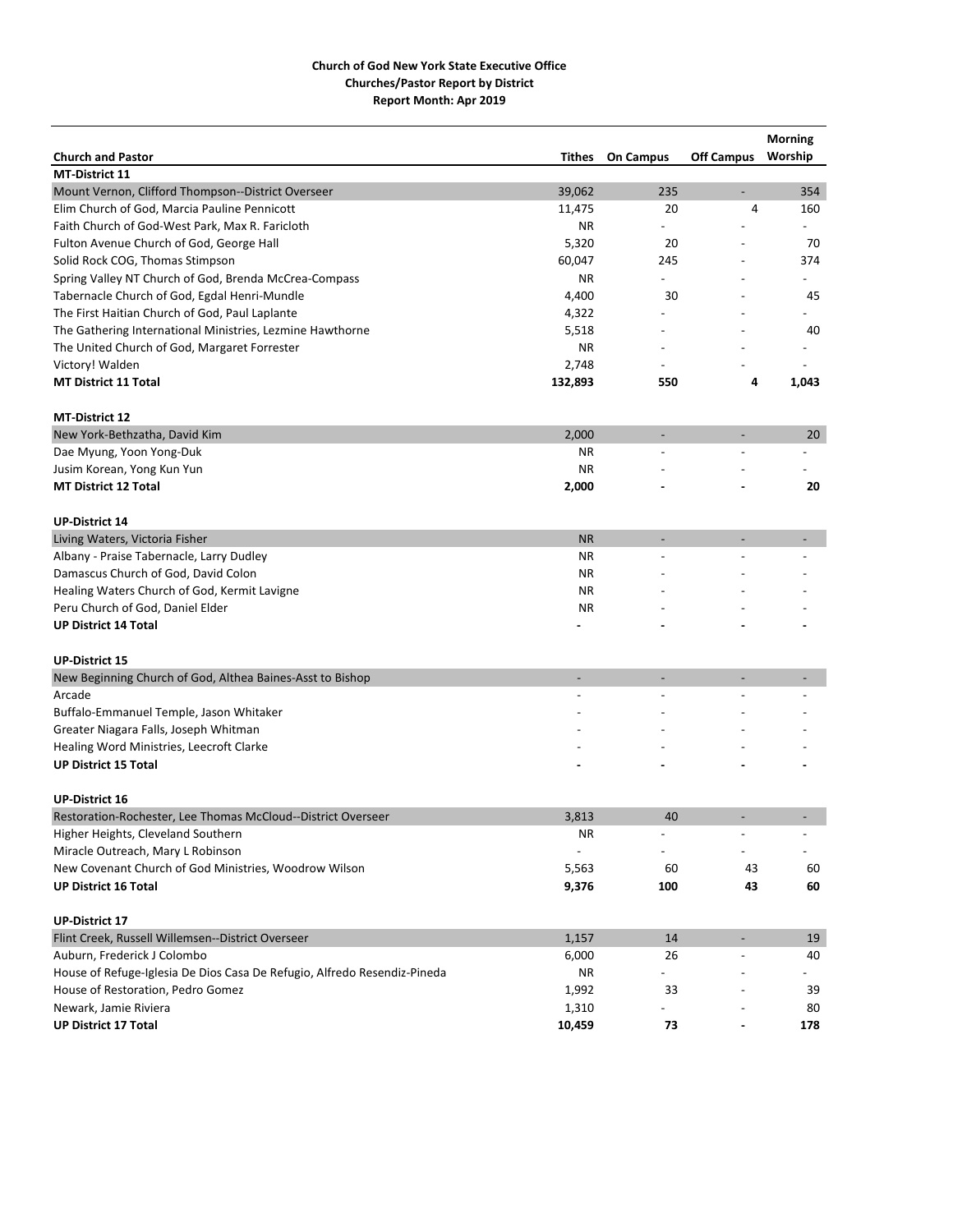|                                                                                 |                 |                          |                                            | <b>Morning</b>           |
|---------------------------------------------------------------------------------|-----------------|--------------------------|--------------------------------------------|--------------------------|
| <b>Church and Pastor</b>                                                        | Tithes          | <b>On Campus</b>         | <b>Off Campus</b>                          | Worship                  |
| <b>UP-District 19</b>                                                           |                 |                          |                                            |                          |
| Mexico Lighthouse, Ronald Lee Russell                                           | 13,094          | ÷,                       | $\qquad \qquad \blacksquare$               | $\overline{\phantom{a}}$ |
| Church of God Soldiers of Jesus Christ, Carlos Mercado                          | 1,465           | $\overline{a}$           |                                            |                          |
| North Syracuse, Valetta Fortino                                                 | 100             |                          |                                            | 7                        |
| Relevant Church of God, Carlos Mercado                                          |                 |                          |                                            |                          |
| <b>UP District 19 Total</b>                                                     | 14,659          |                          |                                            | 7                        |
| <b>MT-District 20</b>                                                           |                 |                          |                                            |                          |
| Bronxwood International,                                                        | 97,438          | 139                      | $\overline{\phantom{a}}$                   |                          |
| Greater Deliverance COG, Gaylord Pennicott                                      | 2,313           |                          |                                            |                          |
| Highest Praise Church of God, Lennie Garfield Pennicott                         | 7,520           | 24                       | 25                                         | 55                       |
| New Life Church of God, Judith Joseph                                           | 1,970           |                          |                                            |                          |
| New Testament Temple Seymour Avenue, Paul A. Peart                              | 40,874          | 160                      | 140                                        | 450                      |
| Woodycrest, Julian Stephenson                                                   | 12,787          | 20                       | 14                                         | 78                       |
| <b>MT District 20 Total</b>                                                     | 162,902         | 343                      | 179                                        | 583                      |
|                                                                                 |                 |                          |                                            |                          |
| <b>MT-District 21</b>                                                           | 15,476          | 95                       |                                            |                          |
| New Rochelle, Raphael Gibbs--District Overseer                                  |                 |                          | $\overline{\phantom{a}}$<br>$\overline{a}$ | 155<br>$\overline{a}$    |
| Crotona Ave, Winston E. Hill<br>Nazarene Deliverance Ministries, Peggylin Davis | ΝR<br><b>NR</b> | $\overline{a}$           |                                            |                          |
|                                                                                 |                 | 20                       |                                            | 50                       |
| Vibrant Faith Church of God, Allan Robinson                                     | 2,053           |                          | 7                                          |                          |
| <b>MT District 21 Total</b>                                                     | 17,529          | 115                      | 7                                          | 205                      |
| LI-District 23                                                                  |                 |                          |                                            |                          |
| Tabernacle of Praise Church of God, Jethro Alexis                               | 13,494          | 45                       | $\overline{a}$                             | 176                      |
| Good Seed Church of God, Fritz Jacques                                          | 4,615           | $\overline{a}$           | $\overline{a}$                             | 75                       |
| Abundant Harvest Church of God, Daniel Rivette                                  | <b>NR</b>       |                          |                                            |                          |
| Middle Island Church of God, Machado N. Edmond                                  | ΝR              |                          |                                            |                          |
| LI District 23 Total                                                            | 18,109          | 45                       |                                            | 251                      |
| LI-District 24                                                                  |                 |                          |                                            |                          |
| True Life Church of God, Hixford Allen--District Overseer                       | 13,045          | 39                       | $\overline{\phantom{0}}$                   | 104                      |
| Berea New Testament, Isaac McIntosh                                             | 1,331           | 10                       | 10                                         | 13                       |
| Dunamis New Testament Church of God, Neil Clarke                                | 12,215          | $\overline{\phantom{0}}$ | $\overline{\phantom{0}}$                   | 78                       |
| New Life Worship Center Church of God, Raymond L. Rose                          | 4,356           | 80                       | 18                                         | 80                       |
| Prayer Of Jabez, Janet Matthews                                                 | 5,245           | 27                       | 23                                         | 34                       |
| Rehoboth House of Praise, Junior Rhodes                                         | 28,416          | 123                      |                                            | 202                      |
| Showers of Blessing Church of God, Noel Henry                                   | 3,008           | 20                       | 35                                         | 40                       |
| Upper Room Assembly, Jean Maurice                                               | 7,601           | 33                       | 25                                         | 80                       |
| LI District 24 Total                                                            | 75,217          | 332                      | 111                                        | 631                      |
|                                                                                 |                 |                          |                                            |                          |
| <b>MT-District 25</b>                                                           |                 |                          |                                            |                          |
| Eastchester Church of God, Devon Dixon--District Overseer                       | 47,153          | 57                       | $\overline{\phantom{a}}$                   | 412                      |
| Cathedral of Life Church of God, Blanca Giron                                   | 6,056           |                          |                                            |                          |
| Living Hope-Bronx, Astley Byron Meeks                                           | 9,325           | 96                       | 32                                         | 98                       |
| New York-5th Ave, Devon Daniel                                                  | 1,095           | 15                       |                                            | 33                       |
| Restoration Church of God, Maureen Palmer                                       | ΝR              |                          |                                            |                          |
| The Believers, Norman Wisdom                                                    | 10,950          |                          |                                            | 67                       |
| <b>MT District 25 Total</b>                                                     | 74,579          | 168                      | 32                                         | 610                      |
| <b>MT-District 26</b>                                                           |                 |                          |                                            |                          |
| Brooklyn Cathedral of Praise, Aubrey Brown--District Overseer                   | 20,518          | $\overline{\phantom{a}}$ | $\blacksquare$                             | $\blacksquare$           |
| Church Ave, Eric Joseph                                                         | 11,622          | 20                       | 15                                         | 79                       |
| Classon Ave, Urlin Grey                                                         | 12,372          | 56                       | 25                                         | 88                       |
| Faith Church of God Ministries - Brooklyn, Michael Grant                        | 9,737           | 30                       | 16                                         | 65                       |
| Rhema                                                                           | 5,903           |                          |                                            | 64                       |
| <b>MT District 26 Total</b>                                                     | 60,151          | 106                      | 56                                         | 296                      |